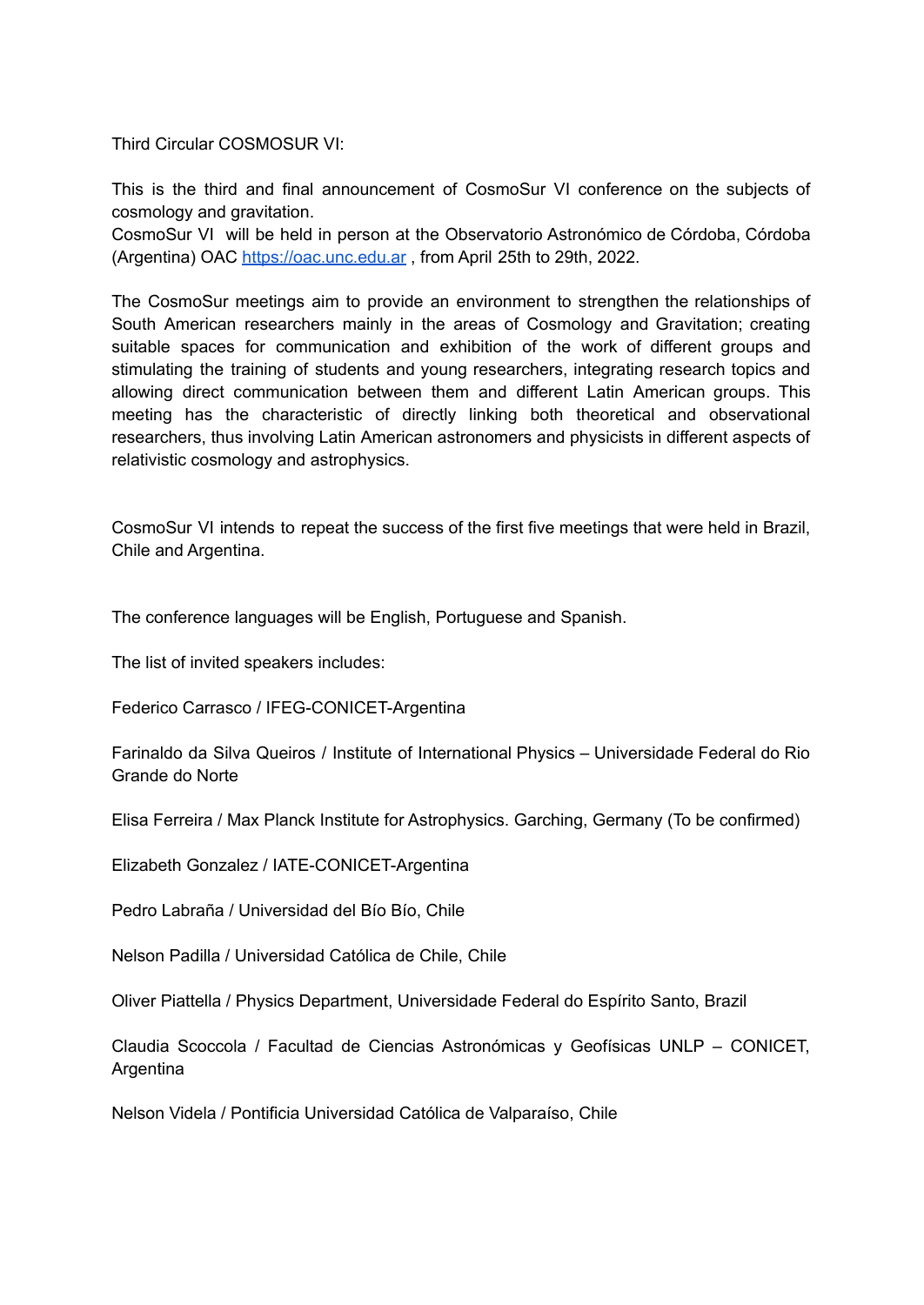The main dates are:

Meeting: April, 25th - 29th, 2022.

Deadline for Registration: March 1, 2022.

Deadline for reception of Abstracts: March 10, 2022.

The registration fee is U\$S 40.- (US dollars); except for PhD/undergraduate students. This fee will be charged on the day the event starts at the Observatorio Astronómico de Córdoba.

For registration and updates on the meeting (including updated requirements to enter to the Country) please check the conference's web page

## [http://cosmosur-vi.oac.uncor.edu](http://cosmosur-vi.oac.uncor.edu/)

The area perimetered in blue below has multiple options of coffee shops, pubs, restaurants and other attractions.



In addition to Airbnb rentals, a suggested list of hotels in that region is:

● Hotel NH panorama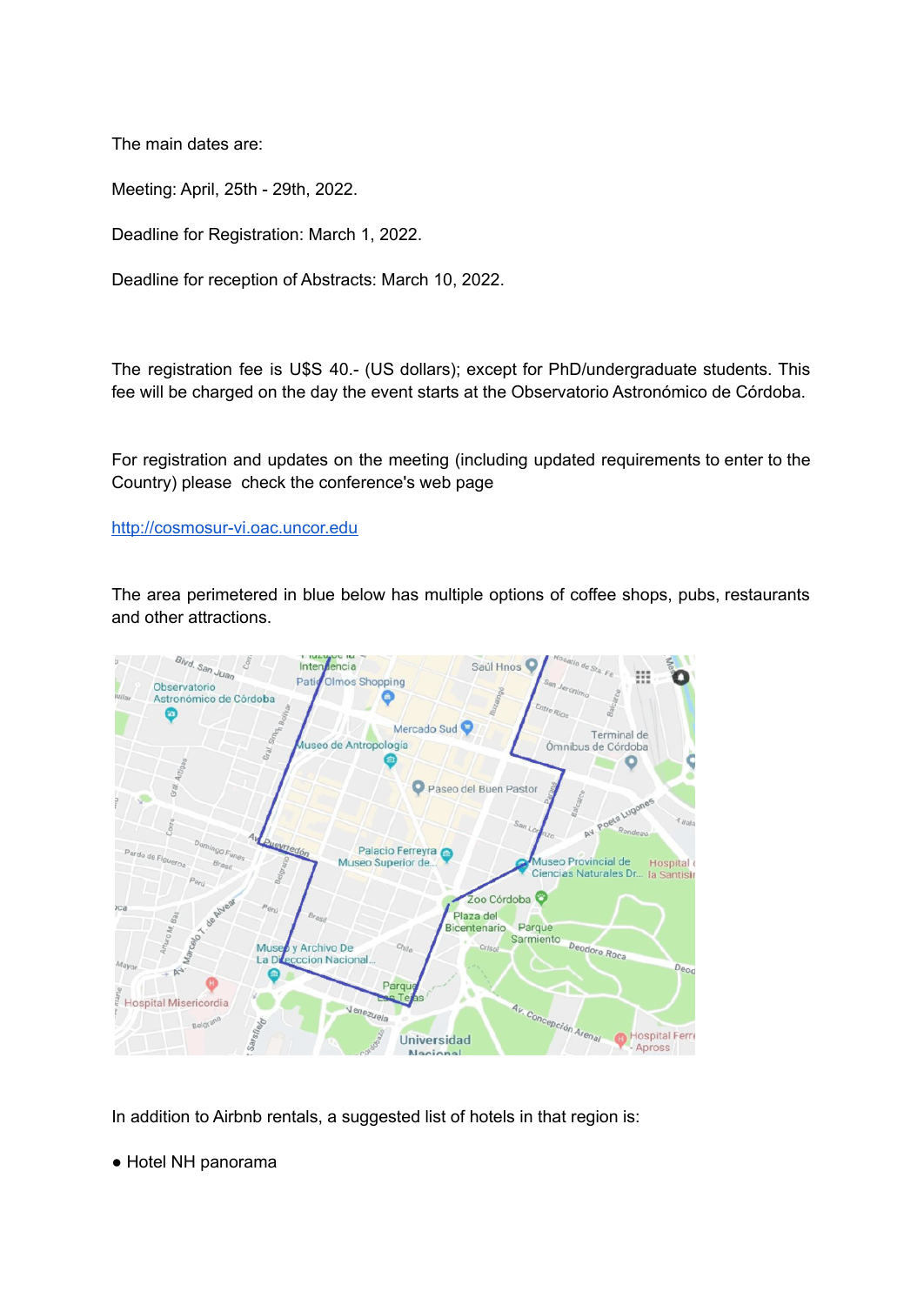Marcelo T. de Alvear (La Cañada) 251. <https://www.nh-hotels.com.ar/hotel/nh-cordoba-panorama> ● Hotel NH Córdoba Urbano Marcelo T. de Alvear (La Cañada), 363. <https://www.nh-hotels.com.ar/hotel/nh-cordoba-urbano> ● Hotel de la Cañada <http://hoteldelacaniada.com> ● Caseros 248 Hotel Caseros 248. <https://www.solans.com/hotel-cordoba> ● Hotel Buen Pastor Capuchinos <https://www.hotelbuenpastor.com/> ● Azur Hotel Boutique San Jerónimo 243/257 <https://www.azurrealhotel.com/> ● Amerian Hotel Bv. San Juan 165 <https://www.amerian.com/hotel/amerian-cordoba-park-hotel> ● Yrigoyen 111 Av. Hipólito Yrigoyen 111 <http://www.y111hotel.com/> ● Howard Johnson La Cañada Hotel & Suites Figueroa Alcorta 20 <https://www.howardjohnsoncordoba.com/>

And of apart hotels and hostels:

● Sol de Piedra Apart, Suites & Spa Aparthotel Obispo Trejo 628. <http://www.soldepiedra.com.ar/> ● AT suites Apartments Bv. Illía 64 <https://atsuites.com.ar/> ● Kube Apartments <http://www.kubecordoba.com.ar/> ●Concord Rent Apart <https://www.concordapart.com.ar/> ●Casi Güemes Hotel Casi [Güemes](https://www.booking.com/hotel/ar/la-reserva-cordoba.es.html?aid=1288287;label=metagha-link-MRAR-hotel-550538_dev-desktop_los-1_bw-28_dow-Wednesday_defdate-1_room-0_gstadt-2_rateid-0_aud-0_gacid-6641364931_mcid-10_ppa-0_clrid-0_ad-1_gstkid-0_checkin-20220316_lp-1000126_r-17388109471238117853;sid=e6eac8b549854032a6bd586e73943b12;all_sr_blocks=55053802_123808734_0_1_0;checkin=2022-03-16;checkout=2022-03-17;dest_id=-983417;dest_type=city;dist=0;group_adults=2;group_children=0;hapos=1;highlighted_blocks=55053802_123808734_0_1_0;hpos=1;matching_block_id=55053802_123808734_0_1_0;no_rooms=1;req_adults=2;req_children=0;room1=A%2CA;sb_price_type=total;sr_order=popularity;sr_pri_blocks=55053802_123808734_0_1_0__3510;srepoch=1645042748;srpvid=d2b98edd94320079;type=total;ucfs=1&#hotelTmpl) Hotel ●Casa Artigas Hostel <https://casaartigas.arghotels.com/> ●B 131 Apartments <http://b131.com.ar/> ●531 Hostel <https://booki.ng/2BR3U8y> ● Selina Hostel [Selina.com](https://www.selina.com/es/argentina/nueva-cordoba/?camp_data=%7B%22utm_campaign%22%3A%2212125700198%22%2C%20%22utm_source%22%3A%22google%22%2C%20%22utm_medium%22%3A%22cpc%22%2C%20%22utm_content%22%3A%22494645941866%22%7D&gclid=Cj0KCQiA3rKQBhCNARIsACUEW_YygfH3HKoDMFLybYl6gPBpVLPLpovVwN_tUfg3cX-9rLMbaeb4angaAhDiEALw_wcB)